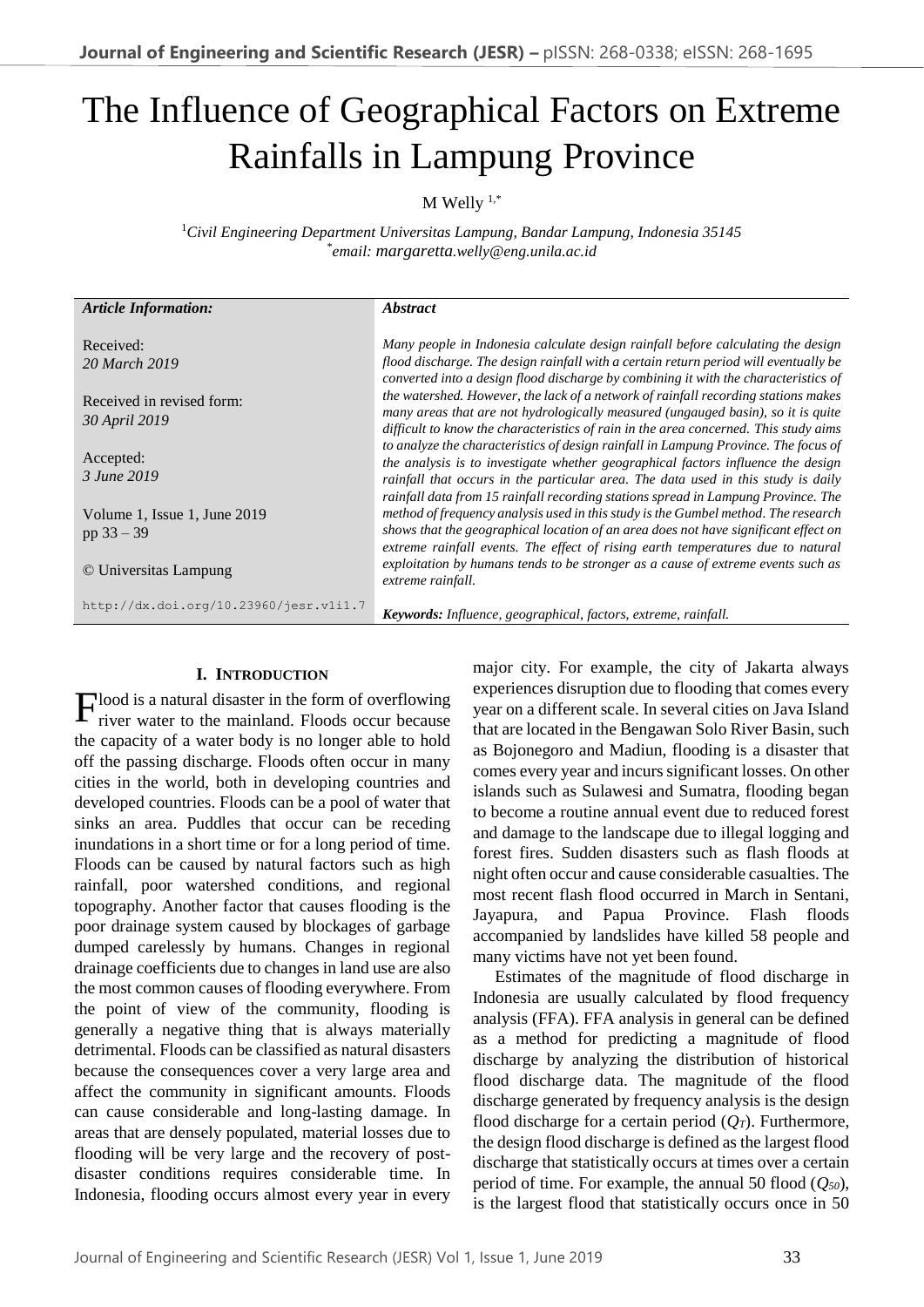years. The data needed to calculate the flood design using the FFA method is the annual maximum daily discharge data from the nearest discharge data recording station.

In fact, calculating flood discharge using the FFA method is not always easy to do. This happens because historical flow data is not always available in the field. The flow recording stations in Indonesia are very few in number compared to the area that must be monitored. Therefore, many people calculate the design rainfall before calculating the design flood discharge. In the design rainfall analysis, the method taken remains the frequency analysis method. The data used in the design rainfall analysis, is rainfall data and not flow data. Rainfall data is easier to obtain in Indonesia due to the availability of a network of rainfall recording stations. The results of frequency analysis using rainfall data are design rainfall for a certain return period  $(R_T)$ . This design rainfall with a certain return period will eventually be converted into a design flood discharge by combining it with the characteristics of the watershed.

Even though the number of rainfall recording stations is far more than the flow recording stations, but many regions in Indonesia do not yet have rainfall recording stations. One example is in Lampung Province. Rainfall recording stations in the province are concentrated in several districts in the central part of Lampung Province. Several other districts, such as West Lampung, Way Kanan, Tulang Bawang, Tulang Bawang Barat, and Mesuji, do not have a rain record station that is sufficient in terms of quantity. The lack of a network of rainfall recording stations in Lampung Province makes many areas that are not hydrologically measured (ungauged basin), so it is quite difficult to know the characteristics of rain in the area concerned. This study aims to analyze the characteristics of design rainfall in Lampung Province. The focus of the analysis is to investigate whether geographical factors influence the design rainfall that occurs in the particular area.

## **II. MATERIALS AND METHODS**

#### *A. Data used in the study*

The data used in this study is daily rainfall data from 15 rainfall recording stations spread in Lampung Province. The data is obtained from Mesuji – Sekampung Water Management Office (BBWS Mesuji – Sekampung) in Bandar Lampung. The rain station used was chosen based on the length of the rain data series. The position and name of each station are presented in Fig. 1 and the length of rainfall data for each station is given in Table 1.

| No.            | Name of the station   | District              | Data period   | <b>Notes</b>                  |
|----------------|-----------------------|-----------------------|---------------|-------------------------------|
| 1              | Air Naningan          | Tanggamus             | 1976 - 2002   | Data completed                |
| 2              | Pematang Nebak        | Tanggamus             | 1974 - 2002   | Data completed                |
| 3              | Banyuwangi            | Pringsewu             | 1972 - 2002   | Data completed                |
| $\overline{4}$ | Metro                 | Metro                 | $1970 - 2002$ | Data missed for 1972 and 1973 |
| 5              | Sukadana              | Lampung Timur         | 1974 - 2002   | Data completed                |
| 6              | Sukaraja Tiga         | Lampung Timur         | 1976 - 2002   | Data completed                |
| 7              | Jabung                | Lampung Timur         | 1975 - 2002   | Data completed                |
| 8              | Rumbia                | Lampung Tengah        | 1981 - 2002   | Data completed                |
| 9              | Way Kekah             | Lampung Tengah        | 1972 - 2002   | Data completed                |
| 10             | Negeri Kepayungan     | Lampung Tengah        | 1974 - 2002   | Data missed for 1985          |
| 11             | Kotabumi              | Lampung Utara         | $1966 - 2000$ | Data missed for 1982          |
| 12             | Blambangan Umpu       | Way Kanan             | 1972 - 2001   | Data completed                |
| 13             | <b>Bandar Lampung</b> | <b>Bandar Lampung</b> | 1974 - 2002   | Data completed                |
| 14             | Tanjung Bintang       | Lampung Selatan       | 1977 - 2002   | Data completed                |
| 15             | Penengahan            | Lampung Selatan       | 1972 - 2001   | Data completed                |

**Table 1**. Rainfall data used in the research

*(BBWS Mesuji Sekampung, 2019)*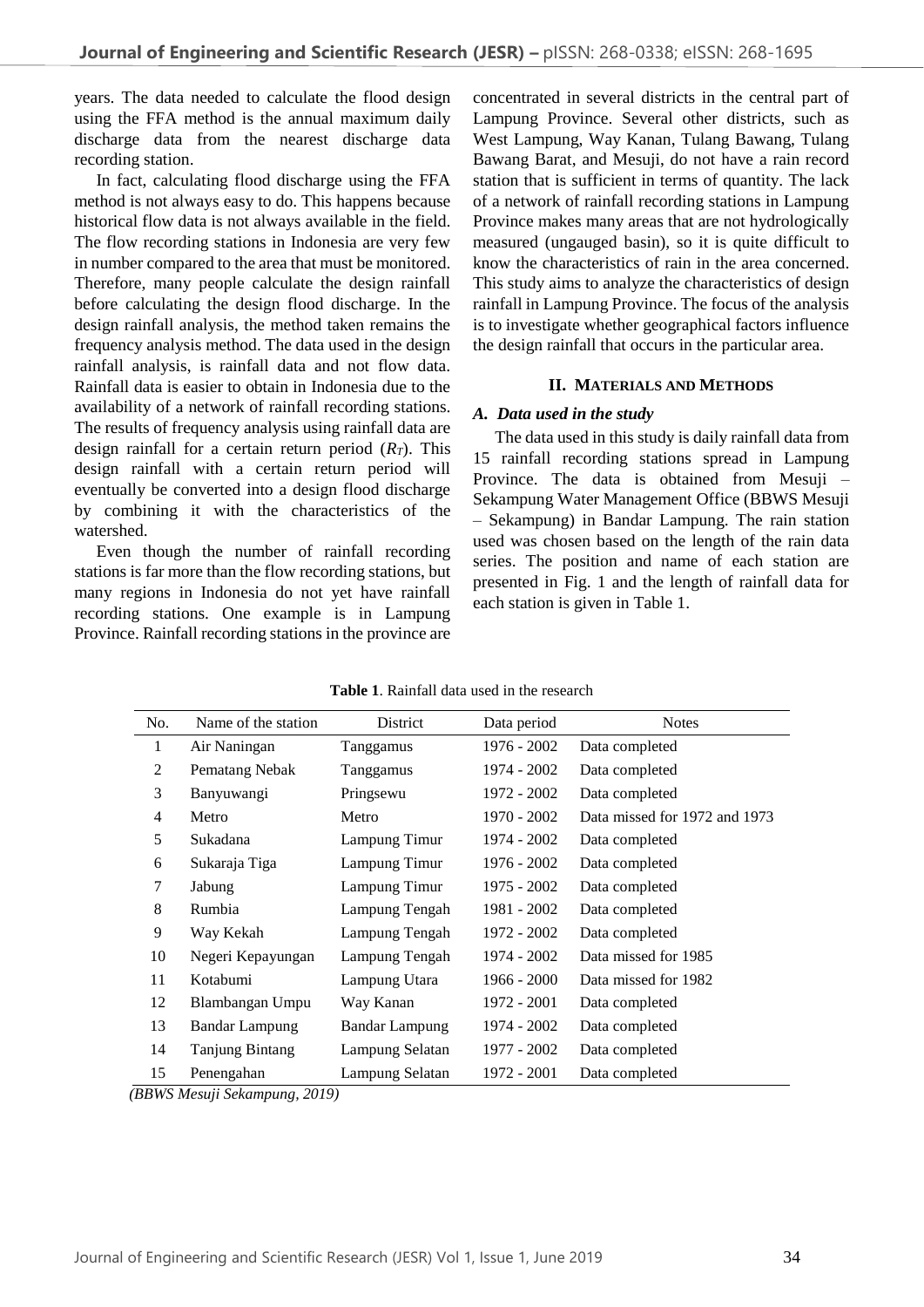| <b>Table 2.</b> The statistical characteristics of the data |                        |                    |                                  |                                  |  |  |
|-------------------------------------------------------------|------------------------|--------------------|----------------------------------|----------------------------------|--|--|
| No.                                                         | Name of the station    | Number of data (n) | Average of data $(\overline{R})$ | Standard deviation of data (Std) |  |  |
| 1                                                           | Air Naningan           | 29                 | 92.42                            | 16.18                            |  |  |
| $\overline{2}$                                              | Pematang Nebak         | 29                 | 93.82                            | 34.65                            |  |  |
| 3                                                           | Banyuwangi             | 31                 | 81.47                            | 21.41                            |  |  |
| 4                                                           | Metro                  | 31                 | 72.41                            | 29.96                            |  |  |
| 5                                                           | Sukadana               | 29                 | 98.19                            | 18.78                            |  |  |
| 6                                                           | Sukaraja Tiga          | 27                 | 87.35                            | 17.15                            |  |  |
| 7                                                           | Jabung                 | 28                 | 96.78                            | 25.46                            |  |  |
| 8                                                           | Rumbia                 | 21                 | 79.51                            | 20.68                            |  |  |
| 9                                                           | Way Kekah              | 25                 | 100.61                           | 34.13                            |  |  |
| 10                                                          | Negeri Kepayungan      | 24                 | 60.90                            | 30.94                            |  |  |
| 11                                                          | Kotabumi               | 23                 | 104.40                           | 36.13                            |  |  |
| 12                                                          | Blambangan Umpu        | 25                 | 127.95                           | 78.73                            |  |  |
| 13                                                          | <b>Bandar Lampung</b>  | 25                 | 82.24                            | 31.55                            |  |  |
| 14                                                          | <b>Tanjung Bintang</b> | 25                 | 80.14                            | 20.56                            |  |  |
| 15                                                          | Penengahan             | 25                 | 103.78                           | 50.09                            |  |  |



**Figure 1.** Position and name of stations used in this research

## *B. Statistical data analysis*

The first step in conducting frequency analysis is to identify the statistical characteristics of the data. The statistical characteristics that must be known from the data are the sum of data, the average value of the data, and the standard deviation value of the data. These values are main parameters used in the calculation of rainfall design using frequency analysis method. The values can be calculated easily by using facility in the Excel software. The results of statistical data analysis are presented in Table 2.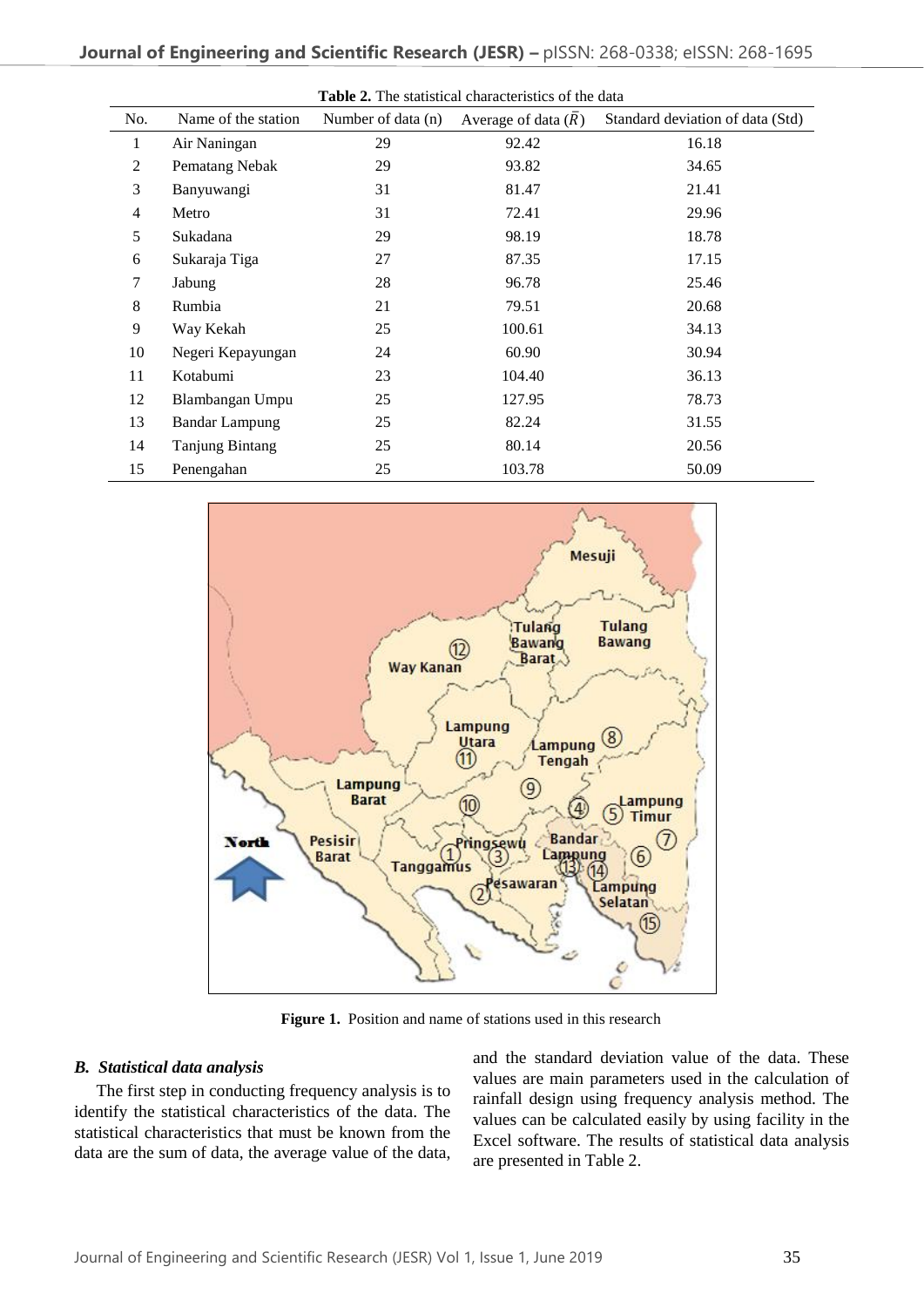## *C. Frequency analysis of data*

There are several frequency analysis methods used in Indonesia. They are the Gumbel method, the Log Pearson III method, and the Log Normal method. The method of frequency analysis used in this study is the Gumbel method [1][2][3] with several considerations. The main consideration is because this method is the most commonly used for frequency analysis work in Indonesia. The formula for calculating rain design with the Gumbel method is given as [4]:

$$
R_T = \overline{R} + Std. K \tag{1}
$$

were *R<sup>T</sup>* is design rainfall with a certain return period, *R* is the average of the data, *Std* is the standard deviation of the data, and K is the Gumbel coefficient. The value of *K* is obtained from the formula:

$$
K = \frac{Y_T - Y_n}{S_n} \tag{2}
$$

where  $Y_n$  is the value of reduced mean,  $S_n$  = value of reduced standard deviation, and  $Y_T$  = value of reduced variate.  $Y_n$  and  $S_n$  depend on the amount of data  $(n)$ , while  $Y_T$  is calculated based on the formula:

$$
Y_T = -\ln(-\ln\frac{T-1}{T})\qquad(3)
$$

where *T* is the return period. With the formula above, the  $Y_T$  value for the various return times is as follows:

- Return period of 2 years,  $Y_2 = 0,3665$
- Return period of 5 years,  $Y_5 = 1,4999$
- Return period of 10 years,  $Y_{10} = 2,5040$
- Return period of 20 years,  $Y_{20} = 2,9702$
- Return period of 50 years,  $Y_{50} = 3,9019$
- Return period of 100 years,  $Y_{100} = 4,6001$

The value of *Yn* and *Sn* for various number of *n* and given in Table 3.

| n  | Yn     | Sn     | n  | Yn     | Sn     | $\mathbf n$ | Yn     | Sn     |
|----|--------|--------|----|--------|--------|-------------|--------|--------|
| 10 | 0,4952 | 0,9496 | 19 | 0,5220 | 1,5650 | 28          | 0,5343 | 1,1047 |
| 11 | 0,4996 | 0,9676 | 20 | 0,5236 | 1,6280 | 29          | 0,5353 | 1,1080 |
| 12 | 0,5035 | 0,9833 | 21 | 0,5252 | 1,6960 | 30          | 0,5362 | 1,1124 |
| 13 | 0,5070 | 0,9971 | 22 | 0,5268 | 1,7540 | 31          | 0,5371 | 1,1159 |
| 14 | 0,5100 | 1,0950 | 23 | 0,5283 | 1,8110 | 32          | 0,5380 | 1,1193 |
| 15 | 0,5128 | 1,2060 | 24 | 0,5296 | 1,0864 | 33          | 0,5388 | 1,1226 |
| 16 | 0,5157 | 1,3160 | 25 | 0,5309 | 1,0915 | 34          | 0,5396 | 1,1255 |
| 17 | 0,5181 | 1,4110 | 26 | 0,5320 | 1,0961 | 35          | 0,5403 | 1,1285 |
| 18 | 0,5202 | 1,4930 | 27 | 0,5332 | 1,1004 |             |        |        |
|    |        |        |    |        |        |             |        |        |

#### **Table 3.** The value of *Yn* and *Sn* for various number of *n*

## **III. RESULTS AND DISCUSSIONS**

By using the frequency analysis method, design rainfall for each station can be calculated.



The results of analysis are given in Table 4. The isohyets of design rainfall are presented in Fig. 2 to Fig. 8 as follow.



**Figure** 2. The isohyets of design rainfall of 2 years  $(R_2)$  **Figure 3.** The isohyets of design rainfall of 5 years  $(R_5)$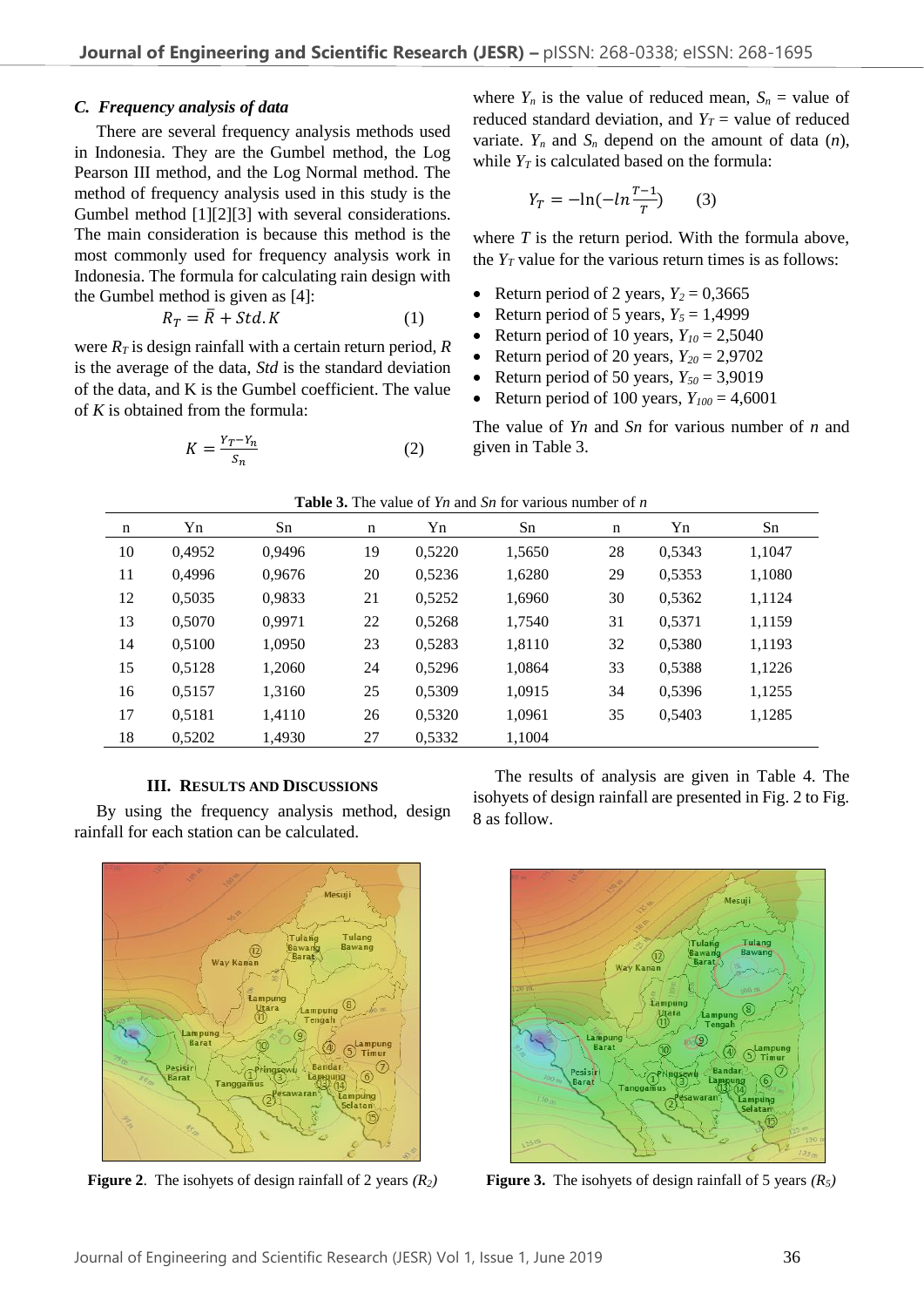

**Figure 4.** The isohyets of design rainfall of 10 years *(R10)*



**Figure 5.** The isohyets of design rainfall of 50 years *(R50)*



**Figure 6.** The isohyets of design rainfall of 50 years *(R50)*



**Figure 7.** The isohyets of design rainfall of 100 years *(R100)*

Fig. 2 to 6 show the rain contour patterns (isohyets) formed for each return period. The Figures show that for a small return period, for example *R2*, the spread of rain is quite even. This means that the design rainfall for the 2-year return period is not much different from one another, except for the West Coast region. This area has smaller design rainfall than other regions.

For rainfall with a large return period, the figures above show that the direction of the rain contour or isohyets moves from the West and East to the middle part of Lampung. From the central area the rainfall continues to rise to the North and South. Rainfall contour valleys occur in the West, parts of Central and East Lampung with design rainfall that is quite low when compared to other parts.

The distribution of design rainfall turns out to have different characteristics with monthly or annual average rainfall. This is because the value of design rainfall is an extreme rainfall value whose characteristics are clearly different from the average rainfall characteristics. In some areas such as in West Lampung Regency, the rainfall that occurs tends to be influenced by local influences due to local topography. This is because this region is right behind the high geographical area, which is in the form of the *Bukit Barisan* Hills. The influence of the plateau on increasing rainfall is mainly to provide a boost (coercion) of rising air, which will trigger the onset of local atmospheric instability. The drive up by the plateau brings the moist air to the level of condensation. After that the addition of heat from the condensation results in the air becoming unstable and continuing to rise and there is rain called orographic rain [5]. Research turns out to show that the West Lampung area is not an area with high extreme rainfall. Isohyets show that this area does not have a high rainfall distribution design. This fact shows that the high average rainfall in